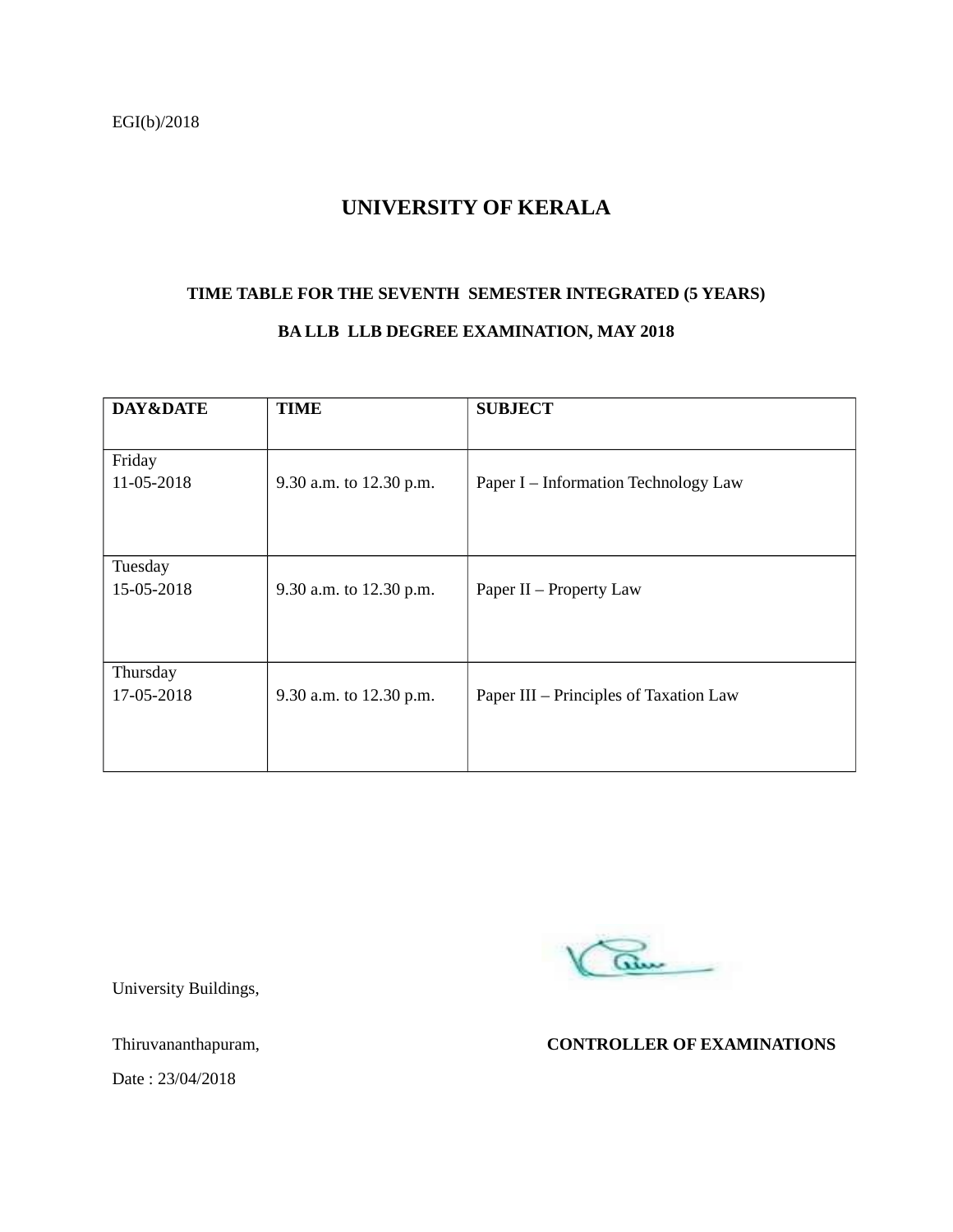# **TIME TABLE FOR THE SEVENTH SEMESTER INTEGRATED (5 YEARS)**

# **B.Com LLB LLB DEGREE EXAMINATION, MAY 2018**

| DAY&DATE                | <b>TIME</b>             | <b>SUBJECT</b>                        |
|-------------------------|-------------------------|---------------------------------------|
| Wednesday<br>09-05-2018 | 9.30 a.m. to 12.30 p.m. | Paper I-Auditing                      |
| Friday<br>11-05-2018    | 9.30 a.m. to 12.30 p.m. | Paper II – Information Technology Law |
| Tuesday<br>15-05-2018   | 9.30 a.m. to 12.30 p.m. | Paper III - Property Law              |
| Thursday<br>17-05-2018  | 9.30 a.m. to 12.30 p.m. | Paper IV – Principles of Taxation Law |



University Buildings,

Thiruvananthapuram, **CONTROLLER OF EXAMINATIONS**